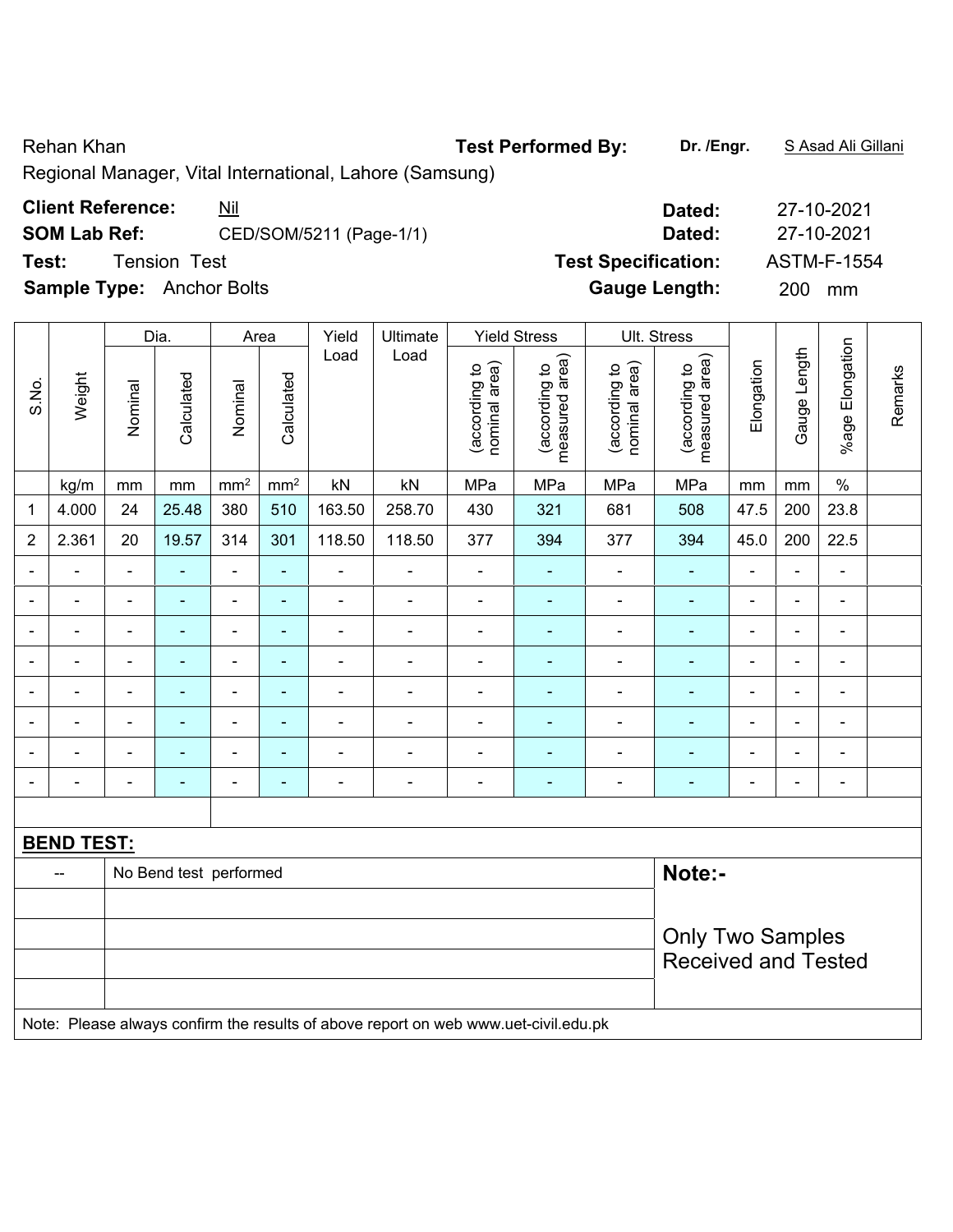Abdul Rehman **Test Performed By:** Dr. /Engr. **S. Asad Ali Gillan** Abdul Rehman Assistant Manager Civil, Sitara Chemical Industries Ltd., Faisalabad **Client Reference:** Nil **Dated:** 26-10-2021

|                     |                                    | ------                     | 20 IO 2021        |
|---------------------|------------------------------------|----------------------------|-------------------|
| <b>SOM Lab Ref:</b> | CED/SOM/5212(Page-1/2)             | Dated:                     | 27-10-2021        |
| Test:               | Tension Test & Bend Test           | <b>Test Specification:</b> | <b>ASTM-A 615</b> |
| <b>Sample Type:</b> | Deformed Bar (SJ Re-Rolling Steel) | <b>Gauge Length:</b>       | 200<br>mm         |
|                     |                                    |                            |                   |

|                |          |                          | Dia.       | Area            |                          | Yield                    | Ultimate |                                | <b>Yield Stress</b>                |                                | Ult. Stress                        |                          |                          |                          |  |
|----------------|----------|--------------------------|------------|-----------------|--------------------------|--------------------------|----------|--------------------------------|------------------------------------|--------------------------------|------------------------------------|--------------------------|--------------------------|--------------------------|--|
| S.No.          | Weight   | Nominal                  | Calculated | Nominal         | Calculated               | Load                     | Load     | nominal area)<br>(according to | area)<br>(according to<br>measured | (according to<br>nominal area) | area)<br>(according to<br>measured | Elongation               | Length<br>Gauge          | Elongation<br>$%$ age    |  |
|                | kg/m     | mm                       | mm         | mm <sup>2</sup> | mm <sup>2</sup>          | kN                       | kN       | MPa                            | MPa                                | MPa                            | MPa                                | mm                       | mm                       | $\%$                     |  |
| 1              | 4.141    | 25                       | 25.93      | 491             | 528                      | 248.50                   | 337.20   | 506                            | 471                                | 687                            | 639                                | 40.0                     | 200                      | 20.0                     |  |
| $\overline{2}$ | 4.030    | 25                       | 25.57      | 491             | 513                      | 261.70                   | 343.70   | 533                            | 510                                | 700                            | 670                                | 32.5                     | 200                      | 16.3                     |  |
|                |          | $\blacksquare$           |            | $\equiv$        | $\overline{\phantom{0}}$ | ۰                        |          | $\blacksquare$                 | $\blacksquare$                     | $\overline{\phantom{0}}$       | $\overline{\phantom{0}}$           | $\overline{\phantom{0}}$ | $\blacksquare$           | ۰                        |  |
|                | $\equiv$ | $\blacksquare$           |            | $\blacksquare$  | $\blacksquare$           | $\overline{\phantom{0}}$ |          | $\overline{\phantom{0}}$       | $\equiv$                           | $\overline{\phantom{0}}$       | ÷                                  | $\overline{\phantom{0}}$ | -                        | $\blacksquare$           |  |
|                |          | $\overline{\phantom{a}}$ |            | $\equiv$        | $\blacksquare$           | ۰                        |          |                                | $\equiv$                           | -                              |                                    | ۰                        | $\blacksquare$           | ۰.                       |  |
|                |          | $\blacksquare$           |            |                 | $\sim$                   | $\overline{\phantom{0}}$ |          |                                | $\blacksquare$                     |                                |                                    | ۰                        | $\blacksquare$           | ۰                        |  |
|                |          | -                        |            |                 |                          | ۰                        |          |                                |                                    |                                |                                    |                          |                          | $\overline{\phantom{0}}$ |  |
|                |          | $\overline{\phantom{0}}$ |            | $\equiv$        | $\overline{\phantom{0}}$ | $\blacksquare$           |          |                                | $\equiv$                           |                                |                                    | $\overline{\phantom{0}}$ | $\overline{\phantom{0}}$ | $\overline{\phantom{0}}$ |  |
|                |          | $\blacksquare$           |            | $\equiv$        | ۰                        | ۰                        |          | -                              | $\blacksquare$                     | $\blacksquare$                 |                                    | ۰                        | -                        | ۰.                       |  |
|                |          |                          |            |                 |                          |                          |          |                                |                                    |                                |                                    |                          | $\blacksquare$           | ۰.                       |  |

| 25mm | Sample bend through 180 degrees Satisfactorily without any crack | Note:-                                                  |
|------|------------------------------------------------------------------|---------------------------------------------------------|
|      |                                                                  | <b>Only Three Samples</b><br><b>Received and Tested</b> |
|      |                                                                  |                                                         |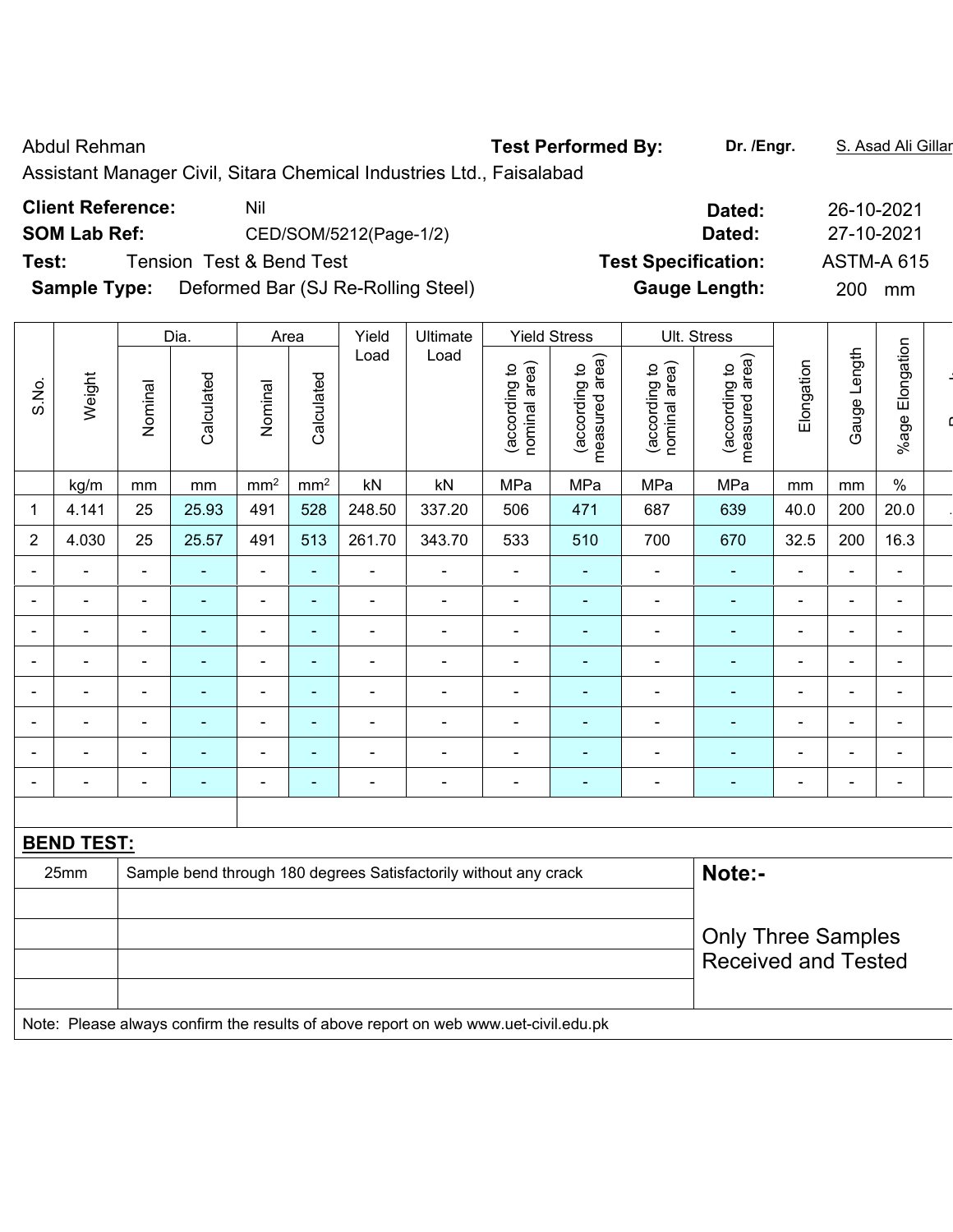| Abdul Rehman             |                                                                      | <b>Test Performed By:</b>  | Dr. /Engr. | S. Asad Ali Gillani |
|--------------------------|----------------------------------------------------------------------|----------------------------|------------|---------------------|
|                          | Assistant Manager Civil, Sitara Chemical Industries Ltd., Faisalabad |                            |            |                     |
| <b>Client Reference:</b> | Nil                                                                  |                            | Dated:     | 26-10-2021          |
| <b>SOM Lab Ref:</b>      | CED/SOM/5212(Page-2/2)                                               |                            | Dated:     | 27-10-2021          |
| Test:                    | Tension Test & Bend Test                                             | <b>Test Specification:</b> |            | <b>ASTM-A 615</b>   |

**Sample Type:** Deformed Bar (Kamran Steel) **Gauge Length:** 200 mm

|                |                   |                | Dia.           |                          | Area            | Yield          | Ultimate                                                                            |                                | <b>Yield Stress</b>             |                                | Ult. Stress                        |                          |                |                          |         |
|----------------|-------------------|----------------|----------------|--------------------------|-----------------|----------------|-------------------------------------------------------------------------------------|--------------------------------|---------------------------------|--------------------------------|------------------------------------|--------------------------|----------------|--------------------------|---------|
| S.No.          | Weight            | Nominal        | Calculated     | Nominal                  | Calculated      | Load           | Load                                                                                | nominal area)<br>(according to | (according to<br>measured area) | nominal area)<br>(according to | area)<br>(according to<br>measured | Elongation               | Gauge Length   | %age Elongation          | Remarks |
|                | kg/m              | mm             | mm             | mm <sup>2</sup>          | mm <sup>2</sup> | kN             | kN                                                                                  | MPa                            | MPa                             | MPa                            | MPa                                | mm                       | mm             | $\%$                     |         |
| $\mathbf 1$    | 0.877             | 12             | 11.94          | 113                      | 112             | 53.00          | 74.70                                                                               | 469                            | 474                             | 660                            | 667                                | 30.0                     | 200            | 15.0                     |         |
| $\overline{2}$ | 0.921             | 12             | 12.23          | 113                      | 117             | 51.20          | 71.50                                                                               | 453                            | 437                             | 632                            | 610                                | 35.0                     | 200            | 17.5                     |         |
| $\blacksquare$ | $\blacksquare$    | $\blacksquare$ | ä,             | $\blacksquare$           | $\blacksquare$  | $\blacksquare$ | $\blacksquare$                                                                      | $\qquad \qquad \blacksquare$   | $\blacksquare$                  | $\blacksquare$                 | $\blacksquare$                     | $\overline{\phantom{a}}$ | $\blacksquare$ | $\blacksquare$           |         |
|                | $\blacksquare$    | $\blacksquare$ | $\blacksquare$ | ÷,                       | $\blacksquare$  | $\blacksquare$ | $\blacksquare$                                                                      | $\blacksquare$                 | ÷,                              | $\blacksquare$                 | $\blacksquare$                     | $\blacksquare$           | $\blacksquare$ | $\blacksquare$           |         |
|                | $\blacksquare$    | ä,             | ä,             | ÷,                       | $\blacksquare$  | $\blacksquare$ | $\blacksquare$                                                                      | $\blacksquare$                 | ä,                              | $\blacksquare$                 | $\blacksquare$                     | $\blacksquare$           | ä,             | $\blacksquare$           |         |
|                |                   | $\blacksquare$ | $\blacksquare$ | $\blacksquare$           | $\blacksquare$  | $\blacksquare$ | ä,                                                                                  | $\overline{a}$                 |                                 | $\blacksquare$                 | $\blacksquare$                     |                          | ä,             | $\blacksquare$           |         |
|                |                   |                |                | ÷                        | ÷               | $\blacksquare$ | $\blacksquare$                                                                      | $\blacksquare$                 |                                 | $\blacksquare$                 | $\blacksquare$                     |                          |                | $\blacksquare$           |         |
| $\blacksquare$ |                   | $\blacksquare$ | $\blacksquare$ | $\overline{\phantom{a}}$ | ÷               | $\blacksquare$ | $\blacksquare$                                                                      | $\overline{a}$                 | ÷                               | $\overline{\phantom{a}}$       | $\blacksquare$                     | $\blacksquare$           | $\blacksquare$ | $\overline{\phantom{a}}$ |         |
|                |                   | $\blacksquare$ | $\blacksquare$ | ÷                        | ÷               | $\blacksquare$ | $\blacksquare$                                                                      | $\blacksquare$                 | $\blacksquare$                  | $\blacksquare$                 | $\blacksquare$                     | $\blacksquare$           | L,             | $\blacksquare$           |         |
|                |                   | Ē,             | ä,             | $\blacksquare$           | ä,              | ä,             | ÷,                                                                                  | $\blacksquare$                 | L,                              | $\qquad \qquad \blacksquare$   | $\blacksquare$                     | $\blacksquare$           | $\blacksquare$ | $\blacksquare$           |         |
|                |                   |                |                |                          |                 |                |                                                                                     |                                |                                 |                                |                                    |                          |                |                          |         |
|                | <b>BEND TEST:</b> |                |                |                          |                 |                |                                                                                     |                                |                                 |                                |                                    |                          |                |                          |         |
|                | 12mm              |                |                |                          |                 |                | Sample bend through 180 degrees Satisfactorily without any crack                    |                                |                                 |                                | Note:-                             |                          |                |                          |         |
|                |                   |                |                |                          |                 |                |                                                                                     |                                |                                 |                                |                                    |                          |                |                          |         |
|                |                   |                |                |                          |                 |                |                                                                                     |                                |                                 |                                | <b>Only Three Samples</b>          |                          |                |                          |         |
|                |                   |                |                |                          |                 |                |                                                                                     |                                |                                 |                                | <b>Received and Tested</b>         |                          |                |                          |         |
|                |                   |                |                |                          |                 |                |                                                                                     |                                |                                 |                                |                                    |                          |                |                          |         |
|                |                   |                |                |                          |                 |                | Note: Please always confirm the results of above report on web www.uet-civil.edu.pk |                                |                                 |                                |                                    |                          |                |                          |         |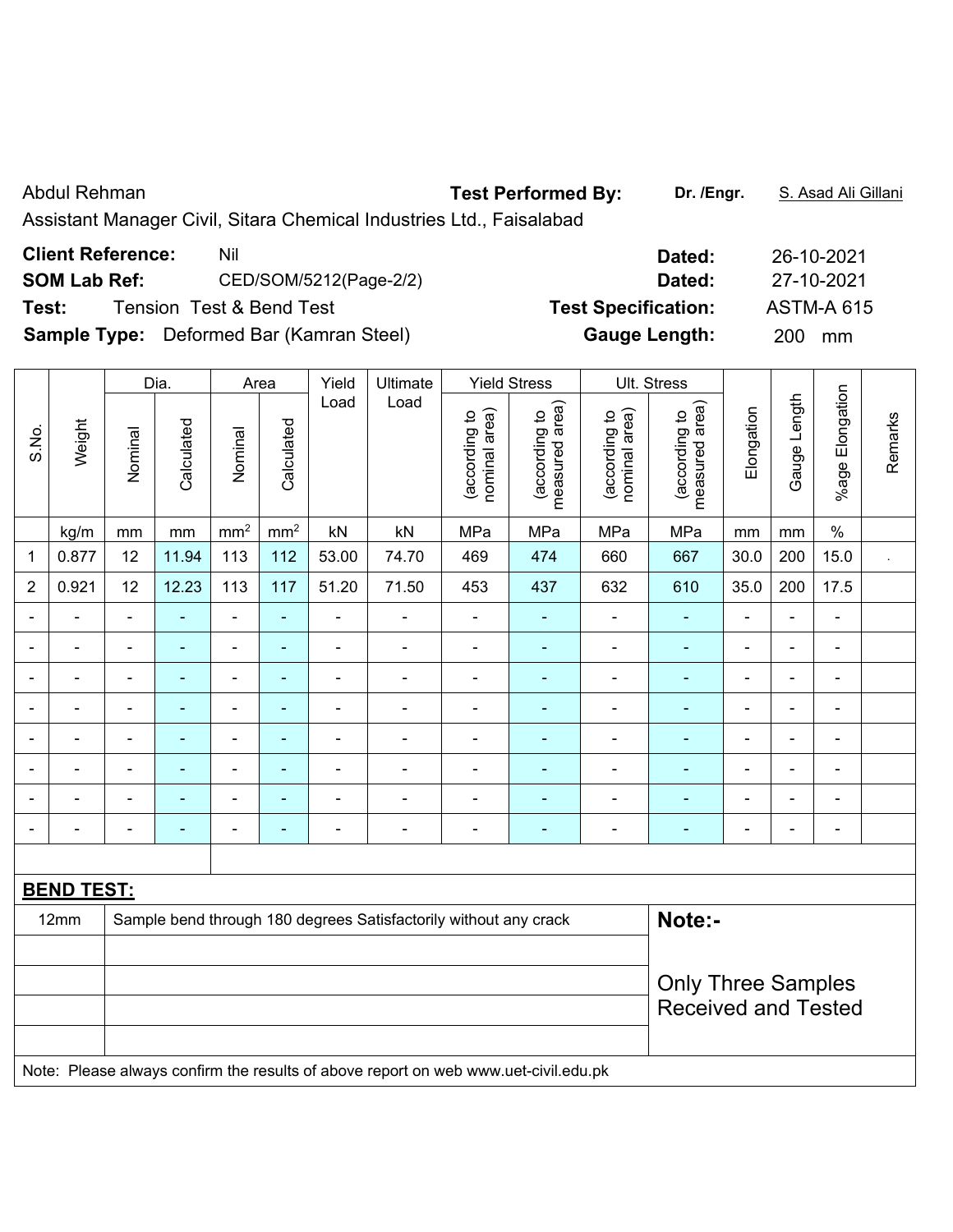| MLCF Iskandarabad, Distt. Mianwali, Maple Leaf Cement Factory Limited |                            |                   |  |  |  |  |  |  |  |  |  |  |
|-----------------------------------------------------------------------|----------------------------|-------------------|--|--|--|--|--|--|--|--|--|--|
| <b>Client Reference:</b><br>MLCFL/LINE-IV/CIVIL/2021/06               | Dated:                     | 16-10-2021        |  |  |  |  |  |  |  |  |  |  |
| <b>SOM Lab Ref:</b><br>CED/SOM/5213(Page-1/2)                         | Dated:                     | 27-10-2021        |  |  |  |  |  |  |  |  |  |  |
| Test:<br><b>Tension Test &amp; Bend Test</b>                          | <b>Test Specification:</b> | <b>ASTM-A 615</b> |  |  |  |  |  |  |  |  |  |  |
| <b>Sample Type:</b> Deformed Bar (Mughal & Ittefag Steel)             | <b>Gauge Length:</b>       | 200 mm            |  |  |  |  |  |  |  |  |  |  |
|                                                                       |                            |                   |  |  |  |  |  |  |  |  |  |  |

DGM Civil (Line-IV) **Test Performed By:** Dr. /Engr. **S. Asad Ali Gillani** 

|                |        |         | Dia.       |                 | Area            | Yield  | Ultimate |                                | <b>Yield Stress</b>                |                                   | Ult. Stress                                       |            |                 |                       |         |
|----------------|--------|---------|------------|-----------------|-----------------|--------|----------|--------------------------------|------------------------------------|-----------------------------------|---------------------------------------------------|------------|-----------------|-----------------------|---------|
| S.No.          | Weight | Nominal | Calculated | Nominal         | Calculated      | Load   | Load     | nominal area)<br>(according to | area)<br>(according to<br>measured | nominal area)<br>S,<br>(according | area)<br>$\overline{5}$<br>(according<br>measured | Elongation | Length<br>Gauge | Elongation<br>$%$ age | Remarks |
|                | kg/m   | mm      | mm         | mm <sup>2</sup> | mm <sup>2</sup> | kN     | kN       | MPa                            | MPa                                | MPa                               | MPa                                               | mm         | mm              | $\%$                  |         |
| 1              | 1.596  | 16      | 16.08      | 201             | 203             | 101.70 | 134.20   | 506                            | 501                                | 667                               | 662                                               | 30.0       | 200             | 15.0                  | Ittefaq |
| $\overline{2}$ | 1.606  | 16      | 16.14      | 201             | 205             | 126.00 | 152.50   | 627                            | 616                                | 758                               | 746                                               | 32.5       | 200             | 16.3                  | Ittefaq |
| 3              | 1.599  | 16      | 16.11      | 201             | 204             | 132.70 | 157.20   | 660                            | 652                                | 782                               | 772                                               | 25.0       | 200             | 12.5                  | Ittefaq |
| 4              | 1.565  | 16      | 15.93      | 201             | 199             | 105.70 | 136.70   | 526                            | 531                                | 680                               | 686                                               | 30.0       | 200             | 15.0                  | Ittefaq |
| 5              | 2.431  | 20      | 19.86      | 314             | 310             | 163.70 | 215.50   | 521                            | 529                                | 686                               | 696                                               | 32.5       | 200             | 16.3                  | Mughal  |
| 6              | 2.459  | 20      | 19.97      | 314             | 313             | 164.70 | 216.50   | 524                            | 526                                | 689                               | 692                                               | 25.0       | 200             | 12.5                  | Mughal  |
| 7              | 2.410  | 20      | 19.77      | 314             | 307             | 163.20 | 213.00   | 519                            | 532                                | 678                               | 694                                               | 32.5       | 200             | 16.3                  | Mughal  |
| 8              | 2.515  | 20      | 20.20      | 314             | 320             | 174.70 | 226.20   | 556                            | 546                                | 720                               | 707                                               | 32.5       | 200             | 16.3                  | Mughal  |
| 9              | 2.384  | 20      | 19.67      | 314             | 304             | 167.00 | 216.20   | 532                            | 550                                | 688                               | 712                                               | 25.0       | 200             | 12.5                  | Mughal  |
| 10             | 2.466  | 20      | 20.00      | 314             | 314             | 161.50 | 212.20   | 514                            | 515                                | 675                               | 676                                               | 30.0       | 200             | 15.0                  | Mughal  |

| <b>BEND TEST:</b> |                                                                                     |                             |  |  |  |  |  |  |  |  |  |
|-------------------|-------------------------------------------------------------------------------------|-----------------------------|--|--|--|--|--|--|--|--|--|
| 16 <sub>mm</sub>  | Sample bend through 180 degrees Satisfactorily without any crack                    | Note:-                      |  |  |  |  |  |  |  |  |  |
| 16mm              | Sample bend through 180 degrees Satisfactorily without any crack                    |                             |  |  |  |  |  |  |  |  |  |
| 20 <sub>mm</sub>  | Sample bend through 180 degrees Satisfactorily without any crack                    | <b>Only Fifteen Samples</b> |  |  |  |  |  |  |  |  |  |
| 20 <sub>mm</sub>  | Sample bend through 180 degrees Satisfactorily without any crack                    | <b>Received and Tested</b>  |  |  |  |  |  |  |  |  |  |
| 20 <sub>mm</sub>  | Sample bend through 180 degrees Satisfactorily without any crack                    |                             |  |  |  |  |  |  |  |  |  |
|                   | Note: Please always confirm the results of above report on web www.uet-civil.edu.pk |                             |  |  |  |  |  |  |  |  |  |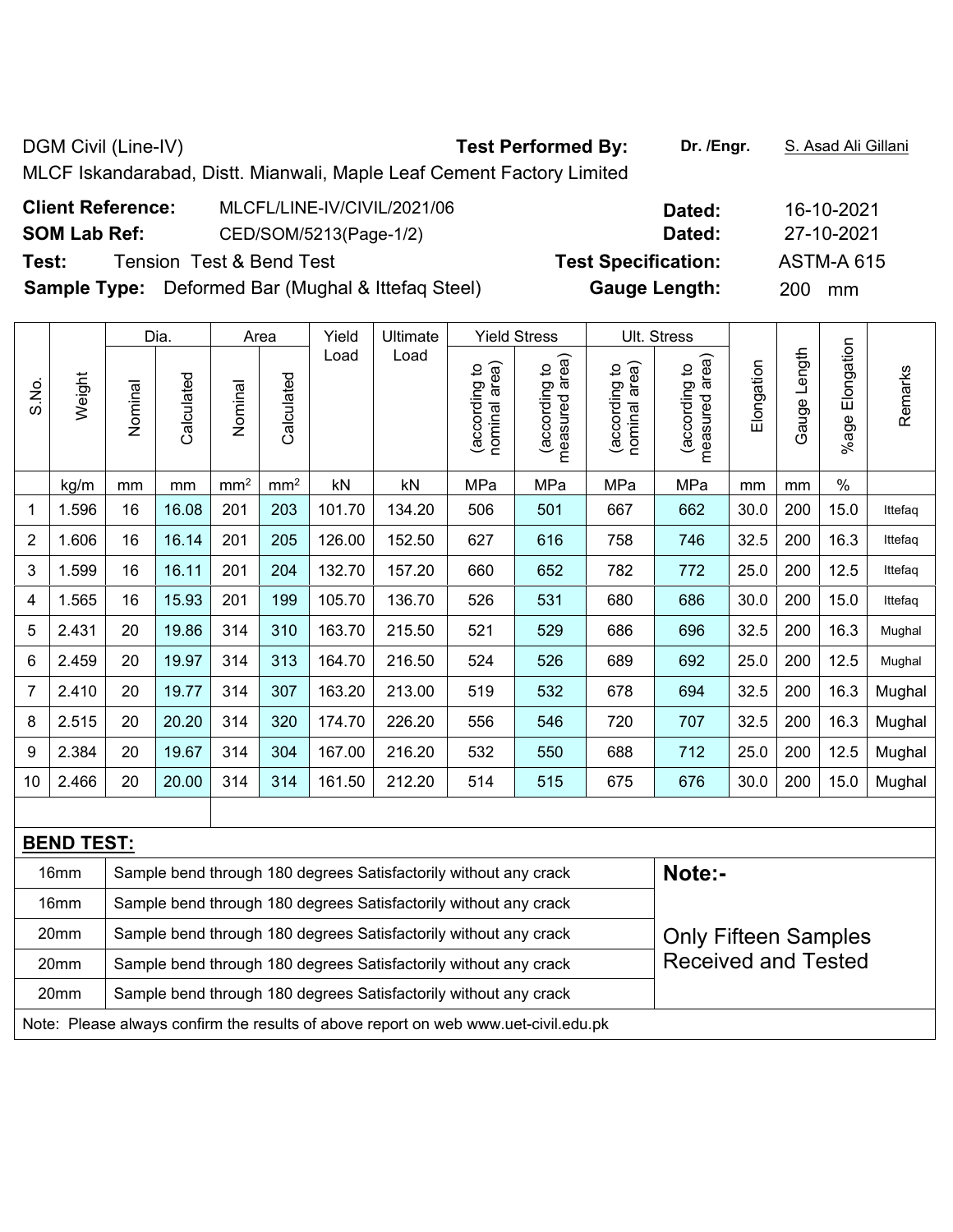DGM Civil (Line-IV) **Test Performed By:** Dr. /Engr. **S. Asad Ali Gillani** DGM Civil (Line-IV) MLCF Iskandarabad, Distt. Mianwali, Maple Leaf Cement Factory Limited **Client Reference:** MLCFL/LINE-IV/CIVIL/2021/06 **Dated:** 16-10-2021

**SOM Lab Ref:** CED/SOM/5213(Page-2/2) **Dated:** 27-10-2021 **Test:** Tension Test & Bend Test **Test Specification:** ASTM-A 615

**Sample Type:** Deformed Bar (Mughal Steel) **Gauge Length:** 200 mm

|                |                   |         | Dia.                     | Yield<br>Ultimate<br><b>Yield Stress</b><br>Ult. Stress<br>Area |                 |        |                                                                                     |                                |                                 |                                |                                 |                |              |                          |         |
|----------------|-------------------|---------|--------------------------|-----------------------------------------------------------------|-----------------|--------|-------------------------------------------------------------------------------------|--------------------------------|---------------------------------|--------------------------------|---------------------------------|----------------|--------------|--------------------------|---------|
| S.No.          | Weight            | Nominal | Calculated               | Nominal                                                         | Calculated      | Load   | Load                                                                                | nominal area)<br>(according to | (according to<br>measured area) | nominal area)<br>(according to | measured area)<br>(according to | Elongation     | Gauge Length | Elongation<br>%age       | Remarks |
|                | kg/m              | mm      | mm                       | mm <sup>2</sup>                                                 | mm <sup>2</sup> | kN     | kN                                                                                  | MPa                            | MPa                             | MPa                            | MPa                             | mm             | mm           | $\%$                     |         |
| 1              | 2.535             | 20      | 20.28                    | 314                                                             | 323             | 166.50 | 220.20                                                                              | 530                            | 516                             | 701                            | 682                             | 35.0           | 200          | 17.5                     |         |
| $\overline{2}$ | 2.403             | 20      | 19.74                    | 314                                                             | 306             | 166.20 | 216.20                                                                              | 529                            | 543                             | 688                            | 707                             | 27.5           | 200          | 13.8                     |         |
| 3              | 2.387             | 20      | 19.68                    | 314                                                             | 304             | 167.00 | 217.50                                                                              | 532                            | 550                             | 692                            | 716                             | 32.5           | 200          | 16.3                     |         |
| 4              | 2.527             | 20      | 20.25                    | 314                                                             | 322             | 170.20 | 223.70                                                                              | 542                            | 529                             | 712                            | 695                             | 35.0           | 200          | 17.5                     |         |
| 5              | 2.421             | 20      | 19.82                    | 314                                                             | 308             | 161.20 | 212.20                                                                              | 513                            | 523                             | 675                            | 689                             | 32.5           | 200          | 16.3                     |         |
| 6              | 2.393             | 20      | 19.70                    | 314                                                             | 305             | 165.00 | 220.20                                                                              | 525                            | 542                             | 701                            | 723                             | 25.0           | 200          | 12.5                     |         |
| $\overline{7}$ | 2.653             | 20      | 20.74                    | 314                                                             | 338             | 171.70 | 224.00                                                                              | 547                            | 509                             | 713                            | 663                             | 27.5           | 200          | 13.8                     |         |
| 8              | 2.391             | 20      | 19.69                    | 314                                                             | 305             | 168.00 | 217.50                                                                              | 535                            | 552                             | 692                            | 715                             | 32.5           | 200          | 16.3                     |         |
|                |                   |         |                          |                                                                 | ۰               |        |                                                                                     | $\blacksquare$                 |                                 |                                | ۰                               |                |              |                          |         |
| $\blacksquare$ |                   |         | $\overline{\phantom{a}}$ |                                                                 | ÷               | ä,     | $\blacksquare$                                                                      | $\blacksquare$                 | ٠                               | $\blacksquare$                 | ÷                               | $\blacksquare$ |              | $\overline{\phantom{a}}$ |         |
|                |                   |         |                          |                                                                 |                 |        |                                                                                     |                                |                                 |                                |                                 |                |              |                          |         |
|                | <b>BEND TEST:</b> |         |                          |                                                                 |                 |        |                                                                                     |                                |                                 |                                |                                 |                |              |                          |         |
|                | 20mm              |         |                          |                                                                 |                 |        | Sample bend through 180 degrees Satisfactorily without any crack                    |                                |                                 |                                | Note:-                          |                |              |                          |         |
|                | 20mm              |         |                          |                                                                 |                 |        | Sample bend through 180 degrees Satisfactorily without any crack                    |                                |                                 |                                |                                 |                |              |                          |         |
|                | 20mm              |         |                          |                                                                 |                 |        | Sample bend through 180 degrees Satisfactorily without any crack                    |                                |                                 |                                | <b>Only Twelve Samples</b>      |                |              |                          |         |
|                | 20mm              |         |                          |                                                                 |                 |        | Sample bend through 180 degrees Satisfactorily without any crack                    |                                |                                 |                                | <b>Received and Tested</b>      |                |              |                          |         |
|                |                   |         |                          |                                                                 |                 |        |                                                                                     |                                |                                 |                                |                                 |                |              |                          |         |
|                |                   |         |                          |                                                                 |                 |        | Note: Please always confirm the results of above report on web www.uet-civil.edu.pk |                                |                                 |                                |                                 |                |              |                          |         |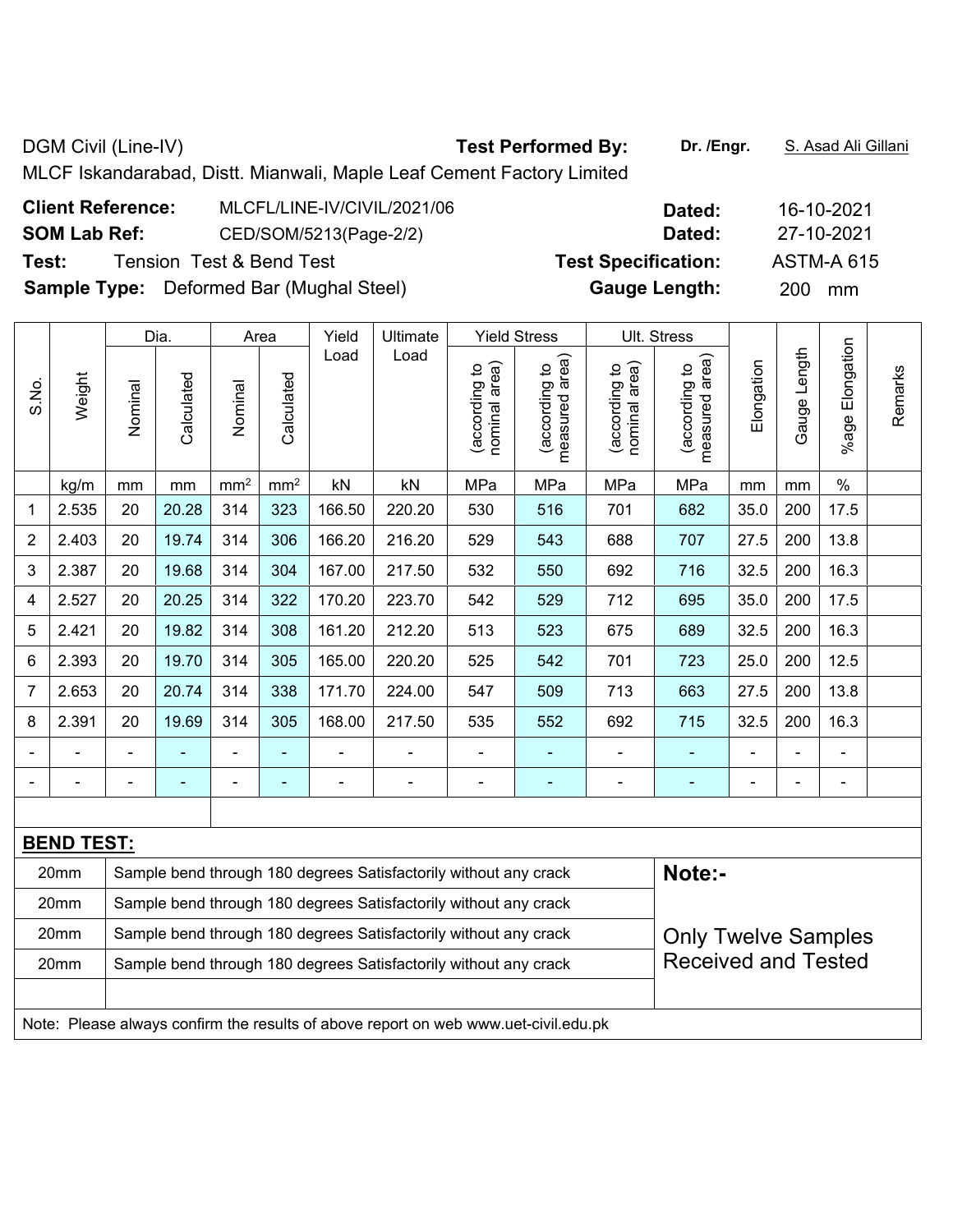Muhammad Usama **Test Performed By: Dr. /Engr.** S. Asad Ali Gillani Resident Engineer, Nespak Pvt. Ltd. Islamabad

|                          |                     | <b>SOM Lab</b> | 5205(Page- |
|--------------------------|---------------------|----------------|------------|
| <b>Client Reference:</b> | 4026/325/MU/Misc/13 | Ref:           | 1/1)       |
| Dated:                   | 24-10-2021          | Dated:         | 27-10-2021 |

Deformed Bar (M/s Moiz

Steel)

**Test:** Tension Test & Bend Test **Test Specification:** ASTM-A-615

**Guage Length:** 8 inch **Sample Type:** 

|                                                                                  | Dia.              |                |            |                 | Area            | Yield | Ultimate       |                                | <b>Yield Stress</b>             | Ult. Stress                    |                                 |                          |                          |                              |         |
|----------------------------------------------------------------------------------|-------------------|----------------|------------|-----------------|-----------------|-------|----------------|--------------------------------|---------------------------------|--------------------------------|---------------------------------|--------------------------|--------------------------|------------------------------|---------|
| S.No.                                                                            | Weight            | Nominal        | Calculated | Nominal         | Calculated      | Load  | Load           | nominal area)<br>(according to | measured area)<br>(according to | nominal area)<br>(according to | measured area)<br>(according to | Elongation               | Gauge Length             | %age Elongation              | Remarks |
|                                                                                  | lb/ft             | $\#$           | in         | in <sup>2</sup> | in <sup>2</sup> | Tons  | Tons           | psi                            | psi                             | psi                            | psi                             | in                       | in                       | $\%$                         |         |
| 1                                                                                | 1.506             | $\,6\,$        | 0.751      | 0.44            | 0.443           | 13.10 | 19.16          | 65660                          | 65210                           | 96060                          | 95410                           | 1.40                     | 8.0                      | 17.5                         |         |
| $\overline{2}$                                                                   | 1.510             | $6\phantom{a}$ | 0.752      | 0.44            | 0.444           | 13.15 | 19.27          | 65910                          | 65320                           | 96570                          | 95700                           | 1.50                     | 8.0                      | 18.8                         |         |
| $\blacksquare$                                                                   |                   | $\blacksquare$ | ۰          | $\blacksquare$  | $\blacksquare$  |       |                | $\blacksquare$                 | $\blacksquare$                  | $\blacksquare$                 | $\blacksquare$                  | $\blacksquare$           | $\overline{\phantom{a}}$ | $\overline{\phantom{a}}$     |         |
|                                                                                  |                   | $\blacksquare$ | ۰          | ٠               | ۰               |       | $\blacksquare$ | $\blacksquare$                 | ۰                               | $\qquad \qquad \blacksquare$   | $\blacksquare$                  | $\blacksquare$           | $\overline{\phantom{0}}$ | $\qquad \qquad \blacksquare$ |         |
|                                                                                  |                   | $\blacksquare$ | ۰          | ۰               | ۰               |       |                | $\blacksquare$                 | ٠                               | $\qquad \qquad \blacksquare$   | $\blacksquare$                  | $\blacksquare$           | $\overline{\phantom{0}}$ | $\blacksquare$               |         |
|                                                                                  |                   |                |            | -               | $\blacksquare$  |       |                |                                | ٠                               | $\overline{\phantom{0}}$       | ۰                               | $\overline{\phantom{0}}$ | $\blacksquare$           | ۰                            |         |
|                                                                                  |                   |                |            |                 |                 |       |                |                                |                                 |                                |                                 |                          | $\blacksquare$           | ۰                            |         |
|                                                                                  |                   |                |            | $\blacksquare$  |                 |       |                |                                |                                 |                                |                                 |                          | $\overline{a}$           | -                            |         |
|                                                                                  |                   |                | -          | ۰               |                 |       |                |                                | ۰                               |                                |                                 | $\blacksquare$           | $\overline{\phantom{0}}$ | $\qquad \qquad \blacksquare$ |         |
|                                                                                  |                   |                |            | -               |                 |       |                |                                | $\overline{\phantom{a}}$        | ۰                              | $\blacksquare$                  | $\blacksquare$           | $\overline{\phantom{a}}$ | $\qquad \qquad \blacksquare$ |         |
|                                                                                  |                   |                |            |                 |                 |       |                |                                |                                 |                                |                                 |                          |                          |                              |         |
|                                                                                  | <b>BEND TEST:</b> |                |            |                 |                 |       |                |                                |                                 |                                |                                 |                          |                          |                              |         |
| Note:-<br>#6<br>Sample bend through 180 degrees Satisfactorily without any crack |                   |                |            |                 |                 |       |                |                                |                                 |                                |                                 |                          |                          |                              |         |

# 6 Sample bend through 180 degrees Satisfactorily without any crack **Note:-**Only Three Samples Received and Tested Note: Please always confirm the results of above report on web www.uet-civil.edu.pk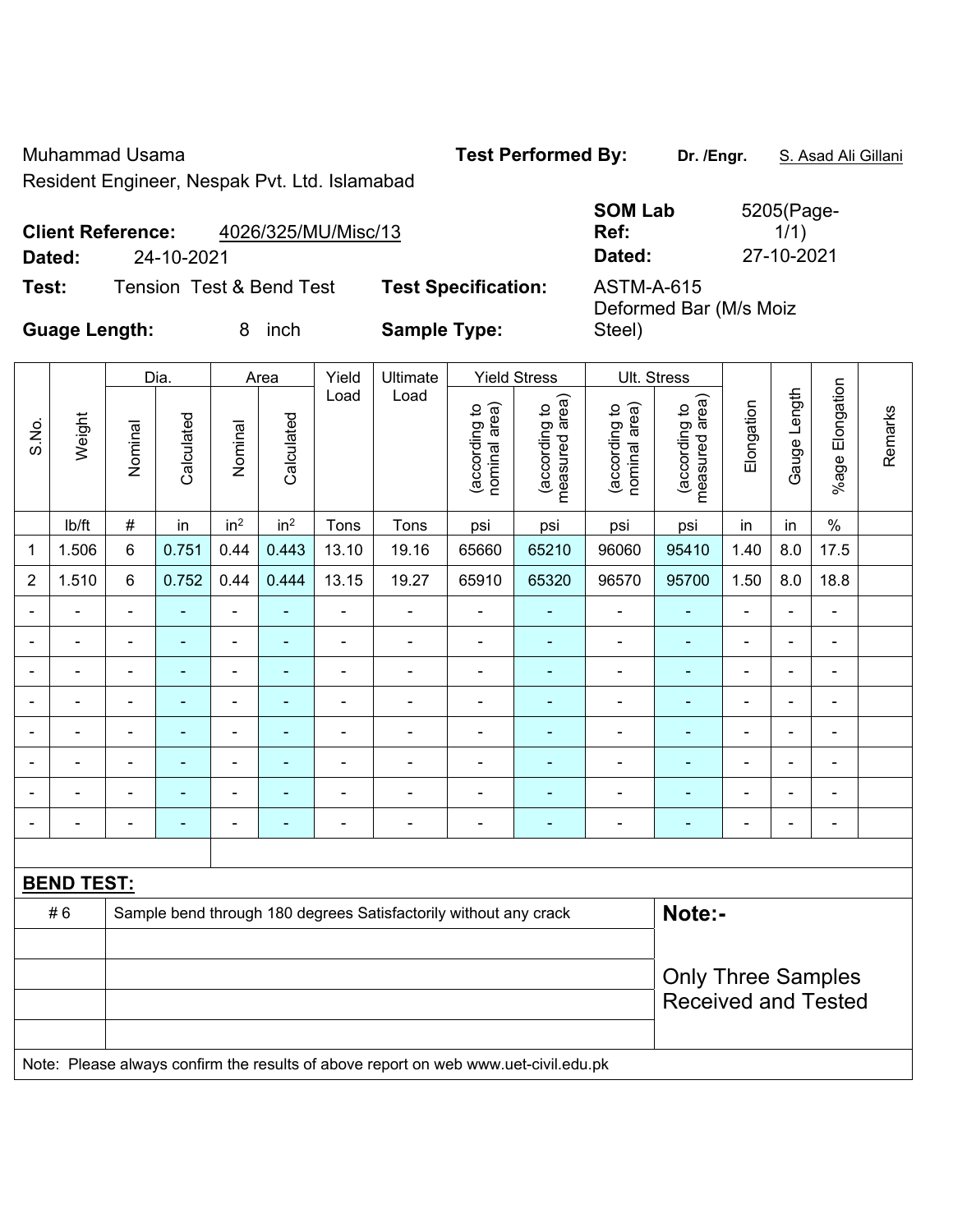Nadeem Mushtaq **Test Performed By:** Dr. /Engr. Gillani Senior Civil Engineer, National Management Foundation, Lahore

|                      | <b>Client Reference:</b> | NMF/GM/F-61              |                            | Ref:         | 5206(Page-1/ |
|----------------------|--------------------------|--------------------------|----------------------------|--------------|--------------|
| Dated:               | 27-10-2021               |                          |                            | Dated:       | 27-10-2021   |
| Test:                |                          | Tension Test & Bend Test | <b>Test Specification:</b> | ASTM-A-615   |              |
| <b>Gauge Length:</b> |                          | inch<br>8                | <b>Sample Type:</b>        | Deformed Bar |              |

| <b>SOM Lab</b> |                |
|----------------|----------------|
| Ref:           | 5206(Page-1/1) |
| Dated:         | 27-10-2021     |
| ASTM-A-615     |                |
| Deformed Rar   |                |

|                |                          |                | Dia.                                                             |                              | Area                    | Yield          | Ultimate                                                                            |                                | <b>Yield Stress</b>             |                                | Ult. Stress                     |                          |                |                       |         |
|----------------|--------------------------|----------------|------------------------------------------------------------------|------------------------------|-------------------------|----------------|-------------------------------------------------------------------------------------|--------------------------------|---------------------------------|--------------------------------|---------------------------------|--------------------------|----------------|-----------------------|---------|
| S.No.          | Weight                   | Nominal        | Calculated                                                       | Nominal                      | Calculated              | Load           | Load                                                                                | nominal area)<br>(according to | (according to<br>measured area) | nominal area)<br>(according to | (according to<br>measured area) | Elongation               | Gauge Length   | Elongation<br>$%$ age | Remarks |
|                | lb/ft                    | $\#$           | in                                                               | in <sup>2</sup>              | in <sup>2</sup>         | Tons           | Tons                                                                                | psi                            | psi                             | psi                            | psi                             | in                       | in             | $\frac{0}{0}$         |         |
| 1              | 1.482                    | 6              | 0.745                                                            | 0.44                         | 0.436                   | 15.90          | 20.10                                                                               | 79710                          | 80440                           | 100760                         | 101680                          | 1.20                     | 8.0            | 15.0                  |         |
| $\overline{2}$ | 1.528                    | 6              | 0.756                                                            | 0.44                         | 0.449                   | 16.31          | 20.82                                                                               | 81750                          | 80120                           | 104340                         | 102250                          | 1.40                     | 8.0            | 17.5                  |         |
| 3              | 0.662                    | $\overline{4}$ | 0.498                                                            | 0.20                         | 0.195                   | 7.10           | 8.94                                                                                | 78350                          | 80360                           | 98580                          | 101110                          | 1.10                     | 8.0            | 13.8                  |         |
| 4              | 0.671                    | 4              | 0.501                                                            | 0.20                         | 0.197                   | 7.54           | 9.23                                                                                | 83180                          | 84450                           | 101730                         | 103280                          | 1.10                     | 8.0            | 13.8                  |         |
|                |                          |                |                                                                  | ÷,                           | ٠                       | ä,             | $\blacksquare$                                                                      | $\overline{\phantom{a}}$       | ۰                               |                                | ٠                               | $\overline{a}$           |                | $\overline{a}$        |         |
|                | ÷                        | $\blacksquare$ | ÷,                                                               | $\qquad \qquad \blacksquare$ | ۰                       | ä,             | $\blacksquare$                                                                      | $\blacksquare$                 | ٠                               | $\blacksquare$                 | ٠                               | Ē,                       | $\blacksquare$ | $\blacksquare$        |         |
|                | $\blacksquare$           | $\blacksquare$ | ۰                                                                | $\overline{\phantom{0}}$     | ۰                       | $\blacksquare$ | $\overline{\phantom{a}}$                                                            | $\qquad \qquad \blacksquare$   | ٠                               | $\overline{\phantom{a}}$       | $\qquad \qquad \blacksquare$    | $\overline{\phantom{a}}$ |                | $\blacksquare$        |         |
|                | $\overline{\phantom{a}}$ |                | ÷                                                                | $\overline{\phantom{0}}$     |                         | $\blacksquare$ | ÷,                                                                                  | $\overline{\phantom{a}}$       | ٠                               | ÷,                             | $\blacksquare$                  | $\blacksquare$           |                | $\blacksquare$        |         |
|                | ä,                       |                | ÷                                                                | $\blacksquare$               | ۰                       | $\blacksquare$ | ÷,                                                                                  | $\blacksquare$                 | $\blacksquare$                  | ÷,                             | ÷                               | ä,                       |                | ä,                    |         |
|                |                          |                | ÷                                                                | -                            |                         |                | ÷,                                                                                  | $\overline{a}$                 | ٠                               | ÷,                             | $\blacksquare$                  | L,                       |                | ÷,                    |         |
|                |                          |                |                                                                  |                              |                         |                |                                                                                     |                                |                                 |                                |                                 |                          |                |                       |         |
|                | <b>BEND TEST:</b>        |                |                                                                  |                              |                         |                |                                                                                     |                                |                                 |                                |                                 |                          |                |                       |         |
|                | #6                       |                |                                                                  |                              |                         |                | Sample bend through 180 degrees Satisfactorily without any crack                    |                                |                                 |                                | Note:-                          |                          |                |                       |         |
|                | #4                       |                | Sample bend through 180 degrees Satisfactorily without any crack |                              |                         |                |                                                                                     |                                |                                 |                                |                                 |                          |                |                       |         |
|                |                          |                |                                                                  |                              | <b>Only Six Samples</b> |                |                                                                                     |                                |                                 |                                |                                 |                          |                |                       |         |
|                |                          |                |                                                                  |                              |                         |                |                                                                                     |                                |                                 |                                | <b>Received and Tested</b>      |                          |                |                       |         |
|                |                          |                |                                                                  |                              |                         |                |                                                                                     |                                |                                 |                                |                                 |                          |                |                       |         |
|                |                          |                |                                                                  |                              |                         |                | Note: Please always confirm the results of above report on web www.uet-civil.edu.pk |                                |                                 |                                |                                 |                          |                |                       |         |

S. Asad Ali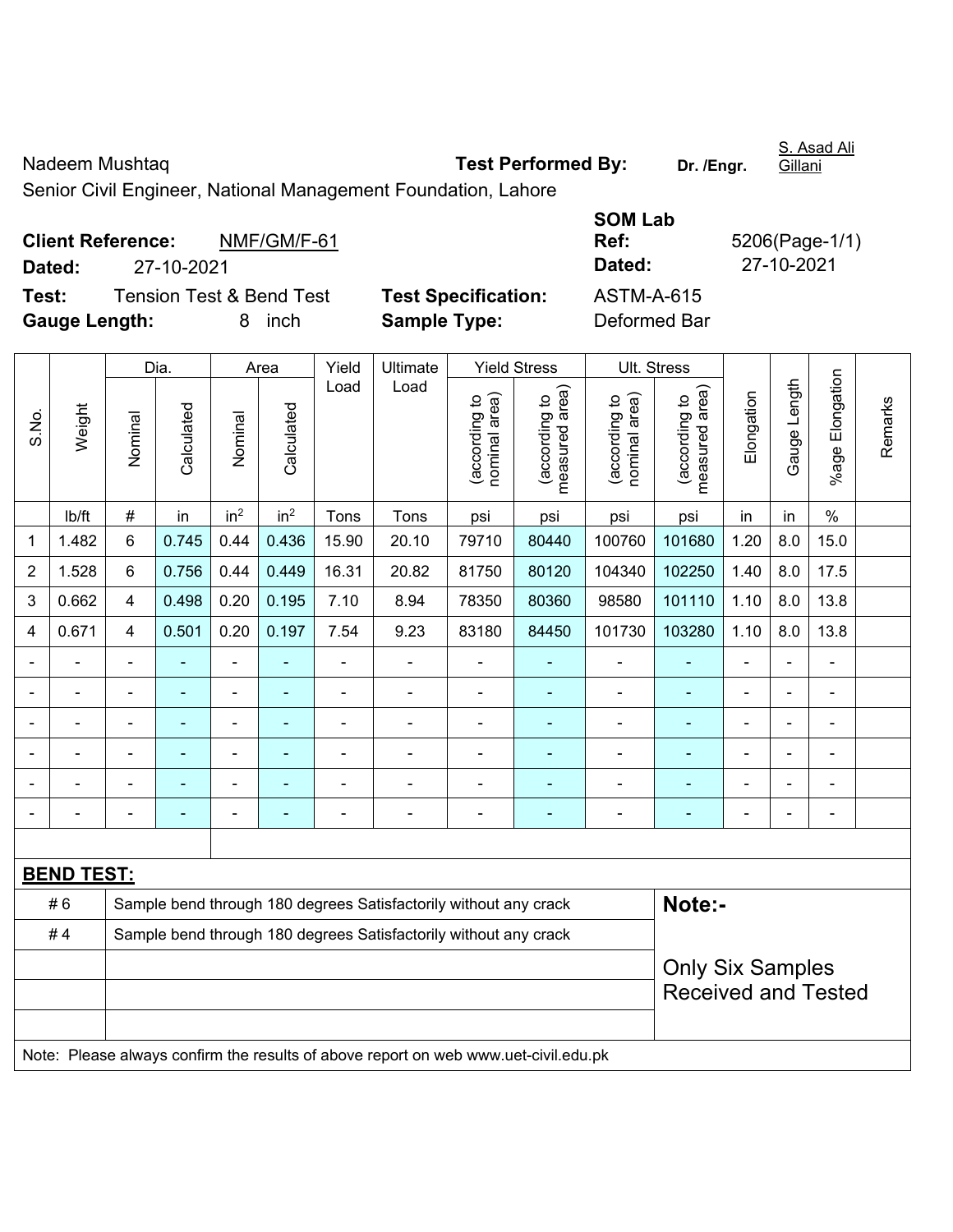Sub Divisional Officer **Test Performed By:** Dr. /Engr. Buildings Sub Division, Bhakkar

S. Asad Ali Gillani

**Test:** Tension Test & Bend Test Test Specification: **Gauge Length:** 8 inch **Sample Type:** Deformed Bar

|                             |                                  |                            | <b>SOM Lab</b> |                |
|-----------------------------|----------------------------------|----------------------------|----------------|----------------|
|                             | <b>Client Reference:</b><br>1049 |                            | Ref:           | 5207(Page-1/1) |
| Dated:                      | 11-09-2021                       |                            | Dated:         | 27-10-2021     |
| Test:                       | Tension Test & Bend Test         | <b>Test Specification:</b> | ASTM-A-615     |                |
| $\sim$ $\sim$ $\sim$ $\sim$ |                                  |                            |                |                |

|                |                          |                | Dia.                   |                 | Area                                                  | Yield          | Ultimate                                                                            |                                | <b>Yield Stress</b>             |                                | Ult. Stress                     |                |              |                 |         |
|----------------|--------------------------|----------------|------------------------|-----------------|-------------------------------------------------------|----------------|-------------------------------------------------------------------------------------|--------------------------------|---------------------------------|--------------------------------|---------------------------------|----------------|--------------|-----------------|---------|
| S.No.          | Weight                   | Nominal        | Calculated             | Nominal         | Calculated                                            | Load           | Load                                                                                | nominal area)<br>(according to | (according to<br>measured area) | (according to<br>nominal area) | measured area)<br>(according to | Elongation     | Gauge Length | %age Elongation | Remarks |
|                | Ib/ft                    | #              | in                     | in <sup>2</sup> | in <sup>2</sup>                                       | Tons           | Tons                                                                                | psi                            | psi                             | psi                            | psi                             | in             | in           | $\%$            |         |
| 1              | 2.638                    | 8              | 0.993                  | 0.79            | 0.775                                                 | 20.25          | 30.68                                                                               | 56550                          | 57640                           | 85660                          | 87320                           | 1.80           | 8.0          | 22.5            |         |
| $\overline{2}$ | 2.687                    | 8              | 1.003                  | 0.79            | 0.790                                                 | 20.05          | 30.48                                                                               | 55980                          | 55980                           | 85090                          | 85090                           | 1.80           | 8.0          | 22.5            |         |
| 3              | 1.530                    | 6              | 0.757                  | 0.44            | 0.450                                                 | 11.39          | 16.82                                                                               | 57080                          | 55810                           | 84310                          | 82430                           | 1.30           | 8.0          | 16.3            |         |
| 4              | 1.527                    | 6              | 0.756                  | 0.44            | 0.449                                                 | 14.34          | 22.12                                                                               | 71890                          | 70450                           | 110880                         | 108650                          | 1.00           | 8.0          | 12.5            |         |
| 5              | 0.662                    | 4              | 0.498                  | 0.20            | 0.195                                                 | 5.07           | 7.29                                                                                | 55870                          | 57300                           | 80370                          | 82430                           | 1.00           | 8.0          | 12.5            |         |
| 6              | 0.657                    | 4              | 0.496                  | 0.20            | 0.193                                                 | 5.05           | 7.34                                                                                | 55650                          | 57660                           | 80940                          | 83870                           | 1.10           | 8.0          | 13.8            |         |
|                |                          | $\blacksquare$ |                        |                 |                                                       |                | ä,                                                                                  | $\blacksquare$                 |                                 | $\blacksquare$                 | $\blacksquare$                  |                |              | ä,              |         |
| $\blacksquare$ | $\overline{\phantom{a}}$ |                | ٠                      | $\blacksquare$  | $\blacksquare$                                        | $\blacksquare$ | ä,                                                                                  | ä,                             | $\blacksquare$                  | $\overline{\phantom{a}}$       | $\blacksquare$                  | $\blacksquare$ |              | $\blacksquare$  |         |
|                | $\blacksquare$           | $\blacksquare$ | $\blacksquare$         | ÷               | ۰                                                     | $\blacksquare$ | $\blacksquare$                                                                      | $\blacksquare$                 | $\blacksquare$                  | $\blacksquare$                 | $\overline{a}$                  | $\blacksquare$ |              | $\blacksquare$  |         |
|                |                          |                | $\blacksquare$         | ÷               |                                                       | $\blacksquare$ | L.                                                                                  | ä,                             |                                 | $\blacksquare$                 | $\blacksquare$                  | $\blacksquare$ |              | $\blacksquare$  |         |
|                |                          |                |                        |                 |                                                       |                |                                                                                     |                                |                                 |                                |                                 |                |              |                 |         |
|                | <b>BEND TEST:</b>        |                |                        |                 |                                                       |                |                                                                                     |                                |                                 |                                |                                 |                |              |                 |         |
|                |                          |                | No Bend test performed |                 |                                                       |                |                                                                                     |                                |                                 |                                | Note:-                          |                |              |                 |         |
|                |                          |                |                        |                 |                                                       |                |                                                                                     |                                |                                 |                                |                                 |                |              |                 |         |
|                |                          |                |                        |                 | <b>Only Six Samples</b><br><b>Received and Tested</b> |                |                                                                                     |                                |                                 |                                |                                 |                |              |                 |         |
|                |                          |                |                        |                 |                                                       |                | Note: Please always confirm the results of above report on web www.uet-civil.edu.pk |                                |                                 |                                |                                 |                |              |                 |         |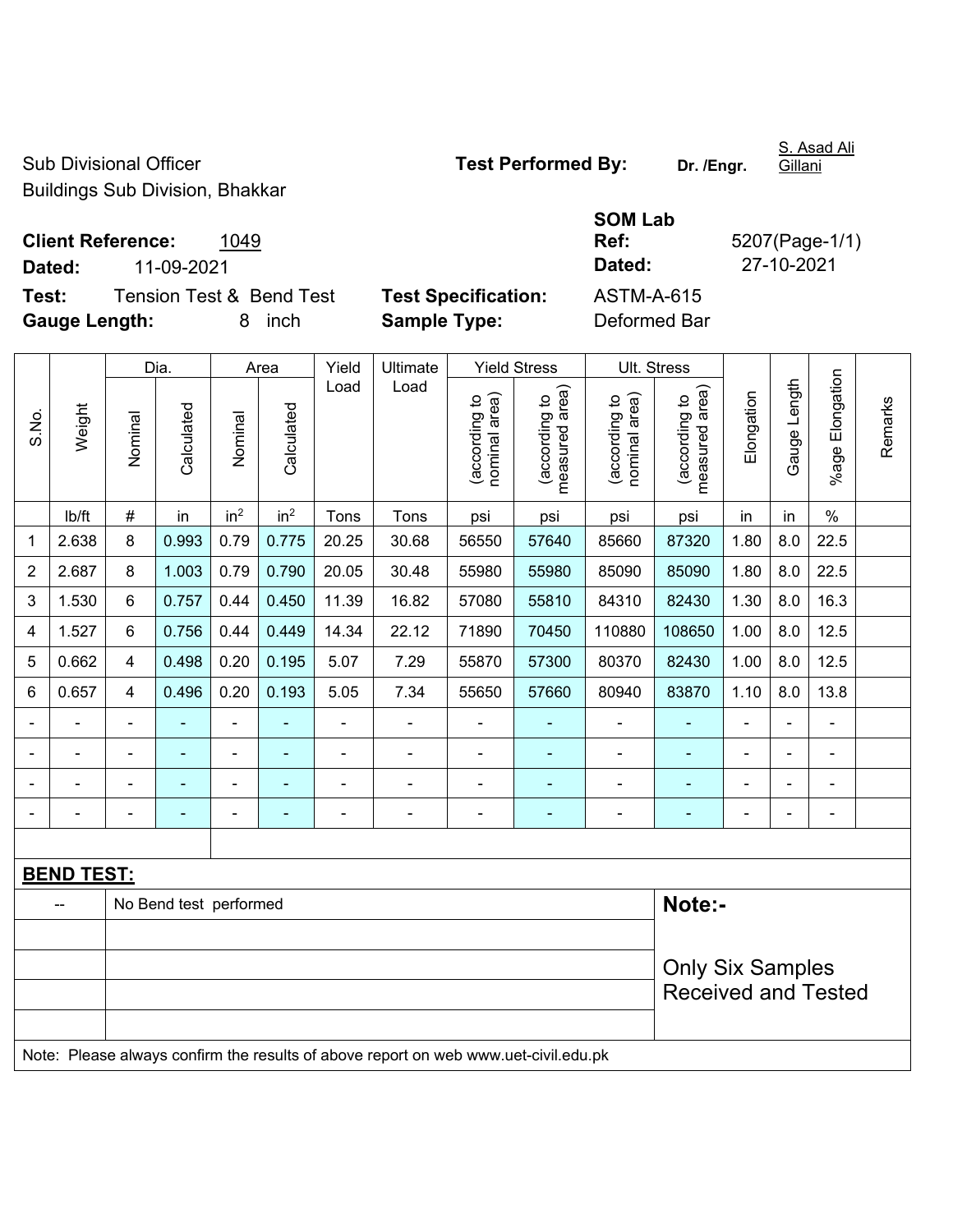Brig. Saeed Ahmed Malik SI (M), (R) **Test Performed By: Dr. /Engr.** 

S. Asad Ali Gillani

Resident Engineer, H&TE Div., NESPAK (Pvt) Ltd. Lahore

|                      | <b>Client Reference:</b> | 4048/BSAM/104/526                   | Ref:                       |                   |
|----------------------|--------------------------|-------------------------------------|----------------------------|-------------------|
| Dated:               | 12-10-2021               |                                     |                            | Dated:            |
| Test:                |                          | <b>Tension Test &amp; Bend Test</b> | <b>Test Specification:</b> | <b>ASTM-A-615</b> |
| <b>Gauge Length:</b> |                          | 8 inch                              | <b>Sample Type:</b>        | Deformed Bar      |

|                          |                          | Dia.                     |                          |                          | Area                     | Yield          | Ultimate                 |                                | <b>Yield Stress</b>                |                                | Ult. Stress                        |                |                 |                          |         |
|--------------------------|--------------------------|--------------------------|--------------------------|--------------------------|--------------------------|----------------|--------------------------|--------------------------------|------------------------------------|--------------------------------|------------------------------------|----------------|-----------------|--------------------------|---------|
| S.No.                    | Weight                   | Nominal                  | Calculated               | Nominal                  | Calculated               | Load           | Load                     | nominal area)<br>(according to | area)<br>(according to<br>measured | nominal area)<br>(according to | area)<br>(according to<br>measured | Elongation     | Length<br>Gauge | Elongation<br>$%$ age    | Remarks |
|                          | lb/ft                    | #                        | in                       | in <sup>2</sup>          | in <sup>2</sup>          | Tons           | Tons                     | psi                            | psi                                | psi                            | psi                                | in             | in              | $\%$                     |         |
| 1                        | 1.533                    | $6\phantom{1}$           | 0.758                    | 0.44                     | 0.451                    | 13.00          | 20.64                    | 65150                          | 63560                              | 103470                         | 100940                             | 1.20           | 8.0             | 15.0                     |         |
| 2                        | 1.545                    | $6\phantom{1}$           | 0.760                    | 0.44                     | 0.454                    | 12.86          | 20.54                    | 64480                          | 62500                              | 102960                         | 99780                              | 1.20           | 8.0             | 15.0                     |         |
|                          |                          | $\overline{\phantom{0}}$ |                          | $\overline{\phantom{0}}$ | $\overline{\phantom{0}}$ | $\blacksquare$ |                          | $\blacksquare$                 | ۰                                  |                                |                                    | ۰              | $\blacksquare$  | $\overline{\phantom{0}}$ |         |
|                          |                          | -                        | $\blacksquare$           | $\blacksquare$           | ٠                        |                |                          |                                |                                    |                                |                                    | $\blacksquare$ | $\blacksquare$  | $\blacksquare$           |         |
| $\overline{\phantom{0}}$ | $\overline{\phantom{0}}$ |                          |                          |                          | ٠                        |                |                          | $\blacksquare$                 |                                    |                                |                                    | $\blacksquare$ | $\blacksquare$  | $\blacksquare$           |         |
|                          | $\blacksquare$           | ۰                        | $\blacksquare$           |                          | ٠                        | -              |                          | $\blacksquare$                 | $\blacksquare$                     | $\blacksquare$                 | $\blacksquare$                     | $\blacksquare$ | ٠               | $\blacksquare$           |         |
|                          | ٠                        |                          | -                        |                          | ٠                        |                |                          | $\overline{\phantom{0}}$       |                                    |                                |                                    | $\blacksquare$ | $\blacksquare$  | $\blacksquare$           |         |
| ٠                        | $\blacksquare$           |                          | $\overline{\phantom{0}}$ | $\overline{\phantom{0}}$ | ۰                        | $\blacksquare$ | $\overline{\phantom{0}}$ | $\blacksquare$                 | -                                  | $\equiv$                       | $\equiv$                           | ۰              | $\blacksquare$  | $\blacksquare$           |         |
|                          |                          |                          | $\overline{\phantom{0}}$ |                          | ۰                        |                |                          | $\overline{\phantom{0}}$       |                                    |                                |                                    | $\blacksquare$ | $\blacksquare$  | $\blacksquare$           |         |
|                          | ٠                        | -                        | ۰                        | $\overline{\phantom{0}}$ | ۰                        | -              | -                        | $\overline{a}$                 | ۰                                  | -                              | -                                  | -              | $\blacksquare$  | $\overline{\phantom{a}}$ |         |
|                          |                          |                          |                          |                          |                          |                |                          |                                |                                    |                                |                                    |                |                 |                          |         |

| <b>BEND TEST:</b> |                                                                                     |                                                         |
|-------------------|-------------------------------------------------------------------------------------|---------------------------------------------------------|
| #6                | Sample bend through 180 degrees Satisfactorily without any crack                    | Note:-                                                  |
|                   |                                                                                     | <b>Only Three Samples</b><br><b>Received and Tested</b> |
|                   | Note: Please always confirm the results of above report on web www.uet-civil.edu.pk |                                                         |

**SOM Lab Ref:** 5208(Page-1/1)

**Dated:** 12-10-2021 **Dated:** 27-10-2021

**Deformed Bar**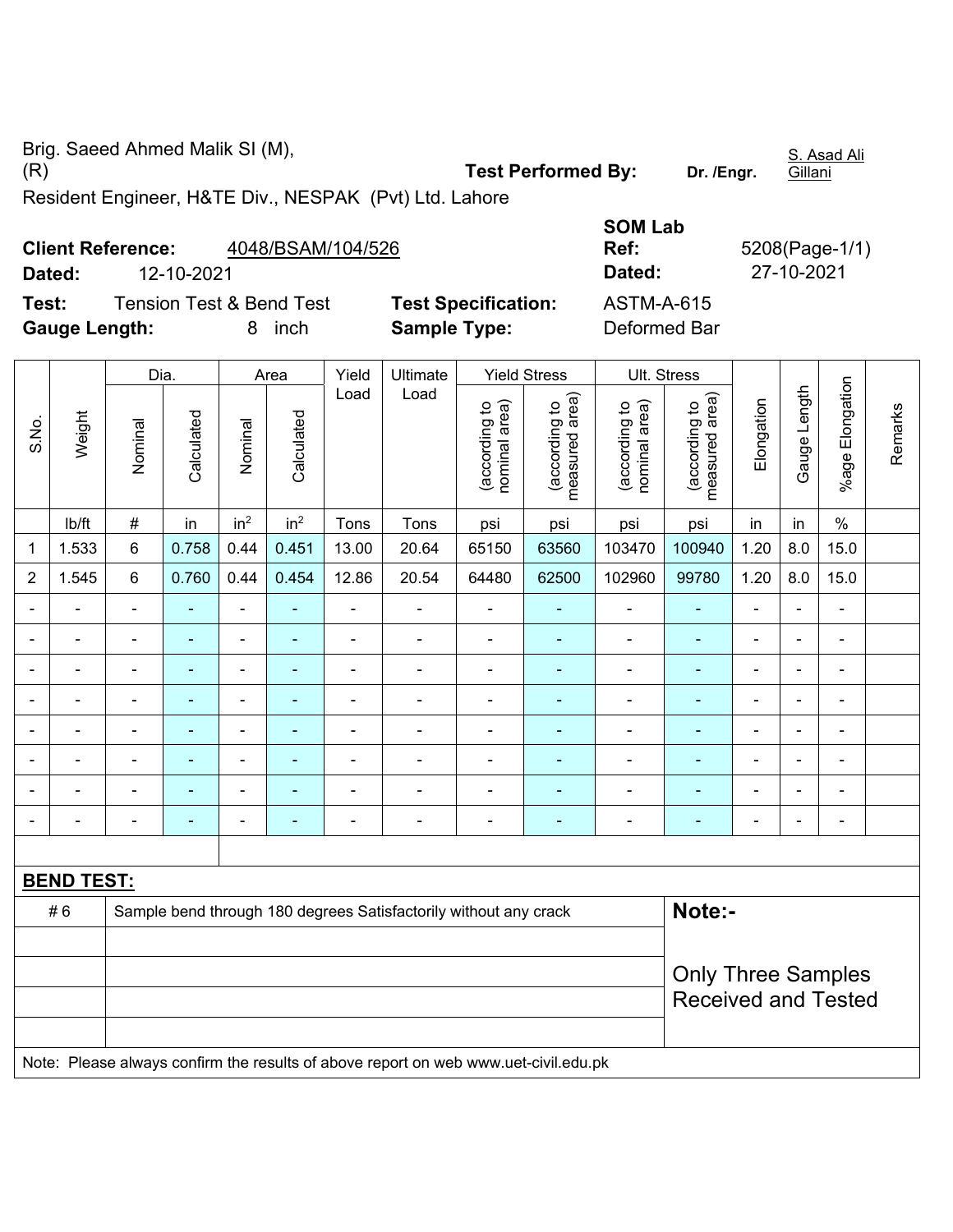Riaz Ahmed **Test Performed By:** Dr. /Engr. Riaz Construction Company, Lahore

Gillani

S. Asad Ali

**Client Reference:** Nil

**Test:** Tension Test & Bend Test **Test Specification:** ASTM-A-615 **Gauge Length:** 8 inch **Sample Type:** Deformed Bar

**SOM Lab Ref:** 5209(Page-1/1) **Dated:** 27-10-2021 **Dated:** 27-10-2021

|                |                   |                | Dia.           |                 | Area            | Yield          | Ultimate                                                                            |                                | <b>Yield Stress</b>             | Ult. Stress                    |                                 |                |                |                          |         |
|----------------|-------------------|----------------|----------------|-----------------|-----------------|----------------|-------------------------------------------------------------------------------------|--------------------------------|---------------------------------|--------------------------------|---------------------------------|----------------|----------------|--------------------------|---------|
| S.No.          | Weight            | Nominal        | Calculated     | Nominal         | Calculated      | Load           | Load                                                                                | nominal area)<br>(according to | (according to<br>measured area) | nominal area)<br>(according to | (according to<br>measured area) | Elongation     | Gauge Length   | %age Elongation          | Remarks |
|                | Ib/ft             | $\#$           | in             | in <sup>2</sup> | in <sup>2</sup> | Tons           | Tons                                                                                | psi                            | psi                             | psi                            | psi                             | in             | in             | $\%$                     |         |
| $\mathbf{1}$   | 2.627             | 8              | 0.991          | 0.79            | 0.772           | 23.82          | 33.05                                                                               | 66510                          | 68060                           | 92260                          | 94410                           | 1.50           | 8.0            | 18.8                     |         |
| $\overline{2}$ | 1.559             | 6              | 0.764          | 0.44            | 0.458           | 15.51          | 22.58                                                                               | 77770                          | 74710                           | 113180                         | 108730                          | 1.10           | 8.0            | 13.8                     |         |
|                |                   |                |                | $\blacksquare$  |                 | $\blacksquare$ | ä,                                                                                  |                                |                                 | $\blacksquare$                 |                                 |                |                | $\blacksquare$           |         |
|                |                   | $\blacksquare$ | $\blacksquare$ | $\blacksquare$  | $\blacksquare$  | $\blacksquare$ | ÷                                                                                   | $\blacksquare$                 | $\blacksquare$                  | $\blacksquare$                 | $\blacksquare$                  | $\blacksquare$ | $\blacksquare$ | $\overline{\phantom{a}}$ |         |
| $\blacksquare$ |                   | $\blacksquare$ | $\blacksquare$ | ä,              | $\blacksquare$  | $\blacksquare$ | ÷,                                                                                  | $\blacksquare$                 | $\blacksquare$                  | $\blacksquare$                 | ٠                               | $\blacksquare$ | $\blacksquare$ | $\blacksquare$           |         |
|                |                   | $\blacksquare$ | $\blacksquare$ | $\blacksquare$  | $\blacksquare$  | $\blacksquare$ | ÷,                                                                                  | $\blacksquare$                 | $\overline{\phantom{a}}$        | $\blacksquare$                 | $\blacksquare$                  | $\blacksquare$ |                | $\blacksquare$           |         |
|                |                   | $\blacksquare$ | ä,             | ä,              |                 | -              | ä,                                                                                  | $\blacksquare$                 | ÷,                              | $\blacksquare$                 | $\blacksquare$                  | L,             |                | ä,                       |         |
|                |                   |                | $\blacksquare$ |                 |                 |                |                                                                                     |                                |                                 |                                | -                               |                |                | $\blacksquare$           |         |
|                |                   |                |                | ÷               |                 | $\overline{a}$ | $\blacksquare$                                                                      | $\blacksquare$                 |                                 | $\blacksquare$                 | ۳                               |                |                | $\blacksquare$           |         |
| $\blacksquare$ |                   | $\blacksquare$ | $\blacksquare$ | ÷               | ٠               | $\blacksquare$ | $\blacksquare$                                                                      | $\blacksquare$                 | $\blacksquare$                  | $\blacksquare$                 | ٠                               | $\blacksquare$ |                | $\blacksquare$           |         |
|                |                   |                |                |                 |                 |                |                                                                                     |                                |                                 |                                |                                 |                |                |                          |         |
|                | <b>BEND TEST:</b> |                |                |                 |                 |                |                                                                                     |                                |                                 |                                |                                 |                |                |                          |         |
|                | # 8               |                |                |                 |                 |                | Sample bend through 180 degrees Satisfactorily without any crack                    |                                |                                 |                                | Note:-                          |                |                |                          |         |
|                | #6                |                |                |                 |                 |                | Sample bend through 180 degrees Satisfactorily without any crack                    |                                |                                 |                                |                                 |                |                |                          |         |
|                |                   |                |                |                 |                 |                | <b>Only Four Samples</b>                                                            |                                |                                 |                                |                                 |                |                |                          |         |
|                |                   |                |                |                 |                 |                |                                                                                     |                                |                                 |                                | <b>Received and Tested</b>      |                |                |                          |         |
|                |                   |                |                |                 |                 |                |                                                                                     |                                |                                 |                                |                                 |                |                |                          |         |
|                |                   |                |                |                 |                 |                | Note: Please always confirm the results of above report on web www.uet-civil.edu.pk |                                |                                 |                                |                                 |                |                |                          |         |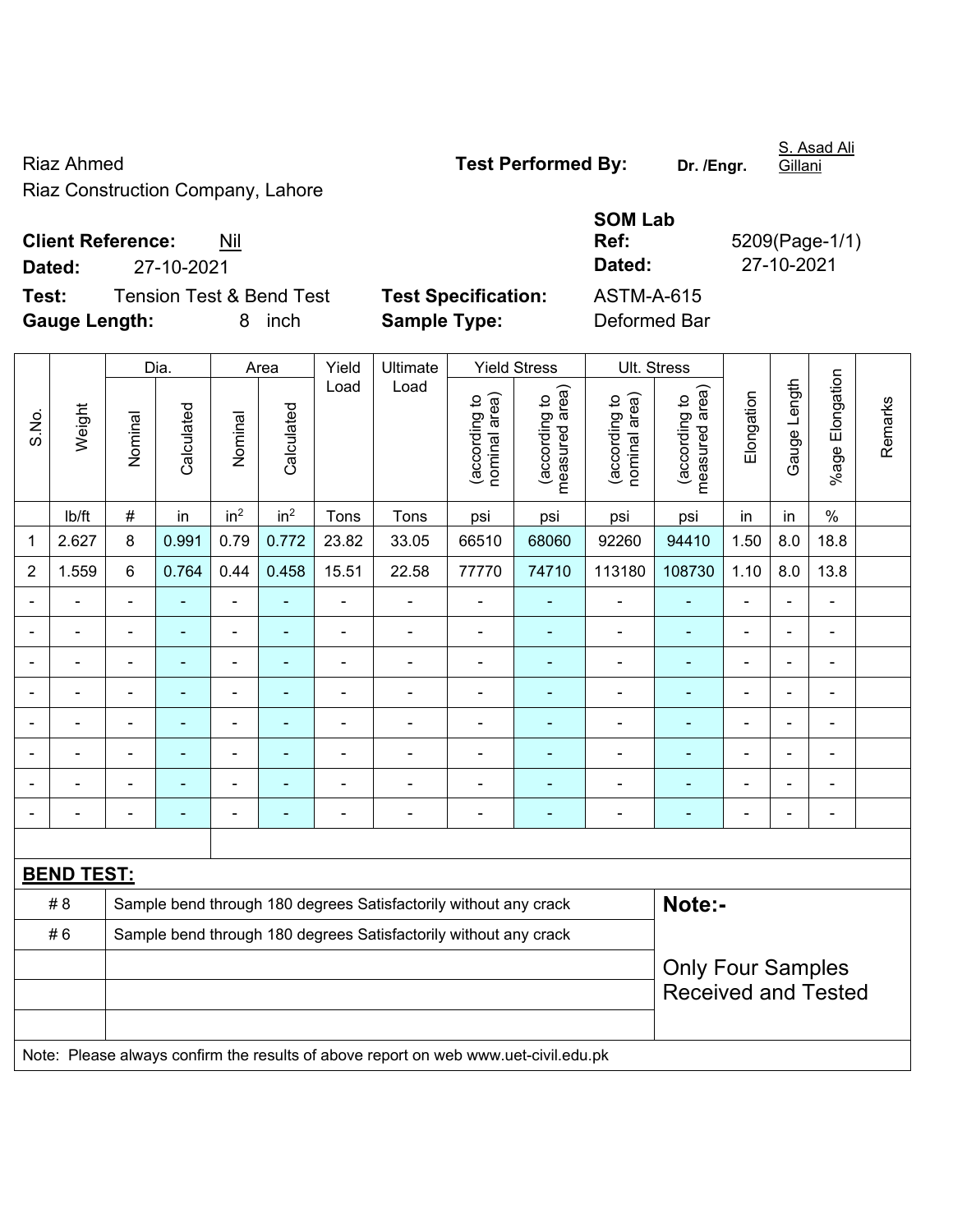Qasim Ali **Casim Ali Test Performed By:** Dr. /Engr. S. Asad Ali Gillani Senior Manager Projects-Civil, Volka Food International Limited, Multan

|                      | <b>Client Reference:</b> | VFI/Civil/10             |                            | Ref:         | 5210(Page-1/ |
|----------------------|--------------------------|--------------------------|----------------------------|--------------|--------------|
| Dated:               | 21-10-2021               |                          |                            | Dated:       | 27-10-2021   |
| Test:                |                          | Tension Test & Bend Test | <b>Test Specification:</b> | ASTM-A-615   |              |
| <b>Gauge Length:</b> |                          | inch<br>8                | <b>Sample Type:</b>        | Deformed Bar |              |

| <b>SOM Lab</b> |                |
|----------------|----------------|
| Ref:           | 5210(Page-1/1) |
| Dated:         | 27-10-2021     |
| ASTM-A-615     |                |
| Defermed Der   |                |

|                |                                                                                     |                                                                  | Dia.           |                              | Area            | Yield          | Ultimate                                                         |                               | <b>Yield Stress</b>             |                               | Ult. Stress                     |                          |              |                 |         |
|----------------|-------------------------------------------------------------------------------------|------------------------------------------------------------------|----------------|------------------------------|-----------------|----------------|------------------------------------------------------------------|-------------------------------|---------------------------------|-------------------------------|---------------------------------|--------------------------|--------------|-----------------|---------|
| S.No.          | Weight                                                                              | Nominal                                                          | Calculated     | Nominal                      | Calculated      | Load           | Load                                                             | nominal area)<br>according to | (according to<br>measured area) | nominal area)<br>according to | (according to<br>measured area) | Elongation               | Gauge Length | %age Elongation | Remarks |
|                | lb/ft                                                                               | $\#$                                                             | in             | in <sup>2</sup>              | in <sup>2</sup> | Tons           | Tons                                                             | psi                           | psi                             | psi                           | psi                             | in                       | in           | $\frac{0}{0}$   |         |
| 1              | 2.632                                                                               | 8                                                                | 0.992          | 0.79                         | 0.773           | 26.32          | 35.93                                                            | 73480                         | 75100                           | 100320                        | 102520                          | 1.40                     | 8.0          | 17.5            |         |
| $\overline{2}$ | 2.614                                                                               | 8                                                                | 0.989          | 0.79                         | 0.768           | 25.35          | 33.46                                                            | 70780                         | 72800                           | 93400                         | 96080                           | 1.50                     | 8.0          | 18.8            |         |
| 3              | 1.472                                                                               | 6                                                                | 0.743          | 0.44                         | 0.433           | 13.99          | 18.88                                                            | 70100                         | 71240                           | 94630                         | 96160                           | 1.30                     | 8.0          | 16.3            |         |
| 4              | 1.489                                                                               | 6                                                                | 0.747          | 0.44                         | 0.438           | 14.50          | 20.10                                                            | 72660                         | 72990                           | 100760                        | 101220                          | 1.40                     | 8.0          | 17.5            |         |
| 5              | 0.596                                                                               | $\overline{4}$                                                   | 0.472          | 0.20                         | 0.175           | 6.27           | 8.26                                                             | 69130                         | 79010                           | 91050                         | 104060                          | 0.90                     | 8.0          | 11.3            |         |
| 6              | 0.597                                                                               | 4                                                                | 0.472          | 0.20                         | 0.175           | 6.14           | 8.12                                                             | 67670                         | 77340                           | 89590                         | 102390                          | 1.10                     | 8.0          | 13.8            |         |
|                |                                                                                     | $\blacksquare$                                                   |                | ÷                            |                 | ä,             |                                                                  | $\blacksquare$                |                                 |                               |                                 |                          |              | $\blacksquare$  |         |
|                |                                                                                     |                                                                  | ٠              | ÷,                           |                 | ä,             | $\blacksquare$                                                   | $\blacksquare$                | ۰                               | $\blacksquare$                | $\blacksquare$                  | $\overline{\phantom{a}}$ |              | $\blacksquare$  |         |
|                |                                                                                     |                                                                  | $\blacksquare$ | $\qquad \qquad \blacksquare$ |                 | $\blacksquare$ | $\blacksquare$                                                   | ÷,                            | ٠                               | $\blacksquare$                | $\blacksquare$                  | Ē,                       |              | $\blacksquare$  |         |
|                | ÷                                                                                   |                                                                  | $\blacksquare$ | $\qquad \qquad \blacksquare$ |                 | $\blacksquare$ | Ē,                                                               | -                             | ۰                               | $\blacksquare$                | ÷                               | $\overline{\phantom{a}}$ |              | ÷,              |         |
|                |                                                                                     |                                                                  |                |                              |                 |                |                                                                  |                               |                                 |                               |                                 |                          |              |                 |         |
|                | <b>BEND TEST:</b>                                                                   |                                                                  |                |                              |                 |                |                                                                  |                               |                                 |                               |                                 |                          |              |                 |         |
|                | # 8                                                                                 |                                                                  |                |                              |                 |                | Sample bend through 180 degrees Satisfactorily without any crack |                               |                                 |                               | Note:-                          |                          |              |                 |         |
|                | #6                                                                                  |                                                                  |                |                              |                 |                | Sample bend through 180 degrees Satisfactorily without any crack |                               |                                 |                               |                                 |                          |              |                 |         |
|                | #4                                                                                  | Sample bend through 180 degrees Satisfactorily without any crack |                |                              |                 |                |                                                                  |                               |                                 |                               | <b>Only Four Samples</b>        |                          |              |                 |         |
|                |                                                                                     |                                                                  |                |                              |                 |                |                                                                  |                               |                                 |                               | <b>Received and Tested</b>      |                          |              |                 |         |
|                |                                                                                     |                                                                  |                |                              |                 |                |                                                                  |                               |                                 |                               |                                 |                          |              |                 |         |
|                | Note: Please always confirm the results of above report on web www.uet-civil.edu.pk |                                                                  |                |                              |                 |                |                                                                  |                               |                                 |                               |                                 |                          |              |                 |         |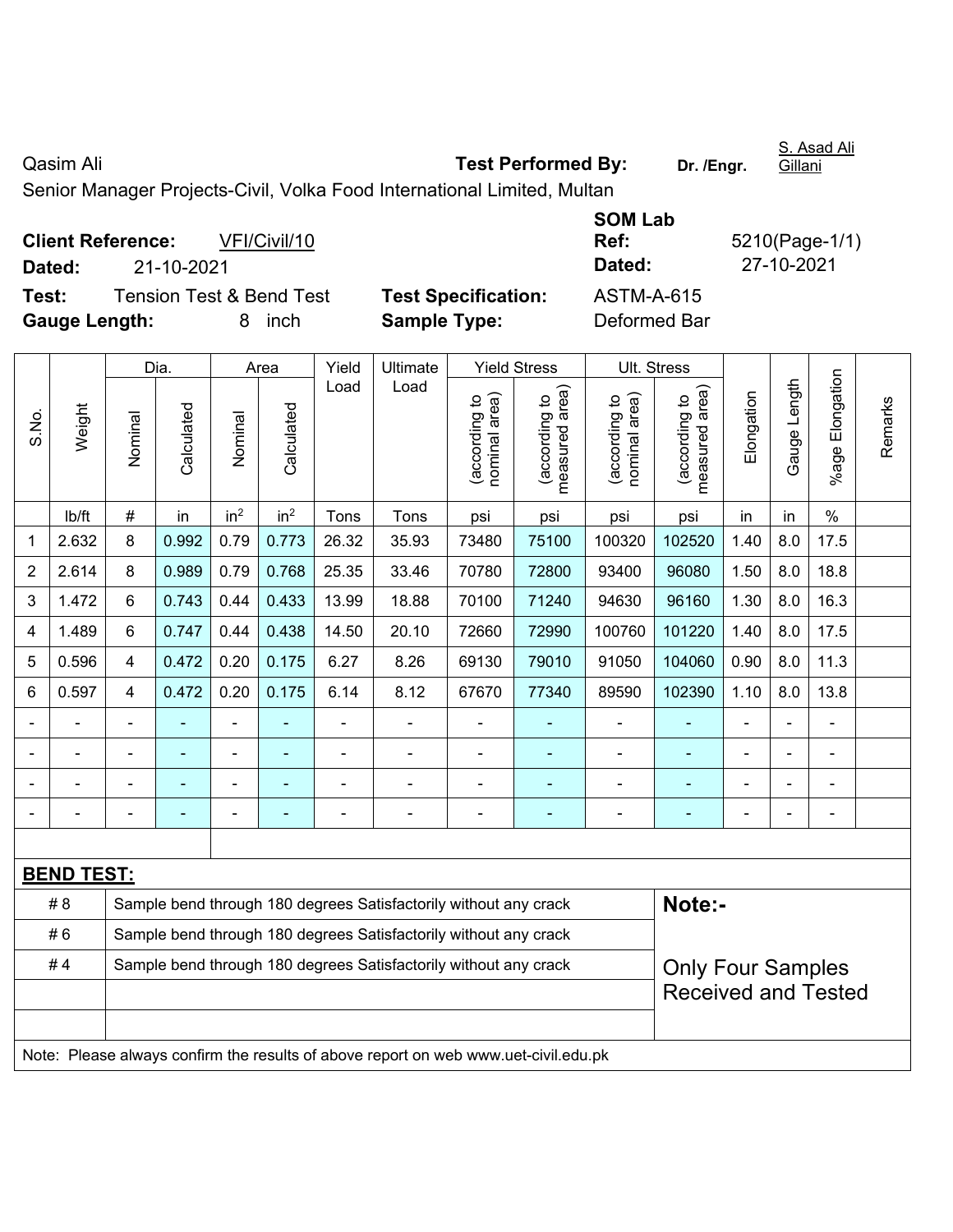S.No.

Weight

Assistant Director-I **Test Performed By:** Dr. /Engr.

S. Asad Ali **Gillani** 

Remarks

Building Research Station, Communication & Works Department, Govt. of The Punjab

**Client Reference:** 154-R/3239 **Dated:** 26-10-2021 **Dated:** 27-10-2021 **Test:** Tension Test & Bend Test **Test Specification:** ASTM-A-615 **Gauge Length:** 8 inch **Sample Type:** Deformed Bar (Koh-e-Noor Steel)

**SOM Lab Ref:** 5214(Page-1/2)

Dia. | Area | Yield | Ultimate | Yield Stress | Ult. Stress %age Elongation %age Elongation Gauge Length Load Load Gauge Length (according to<br>measured area) measured area) measured area) (according to<br>nominal area) (according to<br>nominal area) nominal area) nominal area) (according to<br>measured area) Elongation Elongation (according to (according to (according to (according to Remarks **Calculated Calculated** Calculated Calculated Nominal Nominal Nominal Nominal | lb/ft | # | in | in<sup>2</sup> | in<sup>2</sup> | Tons | Tons | psi | psi | psi | psi | in | in | % 1 | 2.663 | 8 | 0.998 | 0.79 | 0.783 | 20.08 | 30.89 | 56060 | 56570 | 86230 | 87000 | 1.30 | 8.0 | 16.3 2 | 1.567 | 6 | 0.766 | 0.44 | 0.461 | 11.49 | 17.25 | 57590 | 54960 | 86450 | 82520 | 1.20 | 8.0 | 15.0 3 | 0.605 | 4 | 0.476 | 0.20 | 0.178 | 4.69 | 6.09 | 51710 | 58100 | 67110 | 75400 | 1.50 | 8.0 | 18.8 - - - - - - - - - - - - - - - - - - - - - - - - - - - - - - - - - - - - - - - - - - - - - - - - - - - - - - - - - - - - - - - - - - - - - - - - - - - - - - - - - - - - - - - - - - - - - - - - - - - - - - - - - **BEND TEST:** 

|                                                                                     | Note:-<br>No Bend test performed |                                                  |  |  |  |  |  |  |  |
|-------------------------------------------------------------------------------------|----------------------------------|--------------------------------------------------|--|--|--|--|--|--|--|
|                                                                                     |                                  |                                                  |  |  |  |  |  |  |  |
|                                                                                     |                                  | Only Three Samples<br><b>Received and Tested</b> |  |  |  |  |  |  |  |
|                                                                                     |                                  |                                                  |  |  |  |  |  |  |  |
| Note: Please always confirm the results of above report on web www.uet-civil.edu.pk |                                  |                                                  |  |  |  |  |  |  |  |